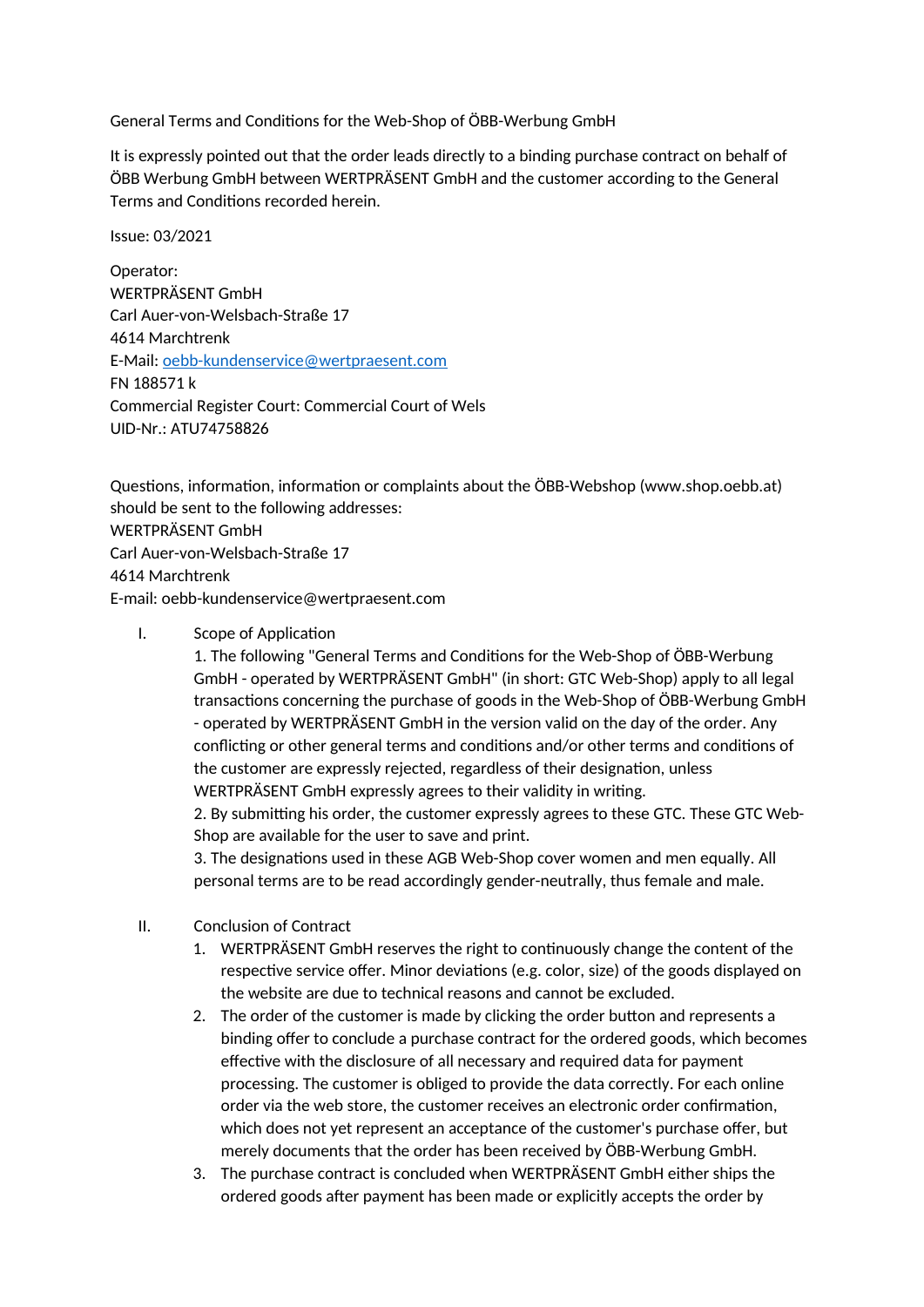sending an order confirmation by fax or e-mail within 7 days after receipt of the order by WERTPRÄSENT GmbH. WERTPRÄSENT GmbH is entitled, but not obligated, to accept the customer's purchase offer. An effective order exists only if the customer data is complete and correct.

- 4. A minimum age of 18 years applies to online orders. With the order, the customer confirms that he has already reached the age of 18.
- III. Contract Language
	- 1. The contract language is german. All information, customer service and complaint handling will be provided in German throughout.

### IV. Prices

- 1. The purchase price for the ordered goods is considered as agreed upon, which is stated in the web store of WERTPRÄSENT GmbH.
- 2. Unless otherwise stated, all prices are gross prices including the statutory value added tax, but excluding all costs incurred in connection with the shipment. Should any export or import duties become due in the course of shipment, these shall also be borne by the customer.
- 3. The respective valid postage/shipping costs are available in the webshop.
- 4. sales to customers outside the EU are not subject to sales tax, but the respective national import duties must be taken into account. In the case of sales to entrepreneurs within the EU, no Austrian sales tax is due upon proof of the UID, but the entrepreneurs must pay the sales tax in their home country.

# V. Terms of Payment/Retention of Title

1. The purchase price is due for payment upon conclusion of the contract. The invoicing and payment of the ordered goods shall be made in EURO and shall generally be made in advance in the course of the online ordering process by credit card or bank transfer in the payment system (online banking), unless otherwise agreed in writing.

2. The delivered goods remain the property of WERTPRÄSENT GmbH until the purchase price has been paid in full.

# VI. General Terms and Conditions of Delivery

1. The delivery shall be carried out without delay within one week of the customer's order. In individual cases, the delivery period may be exceeded if special reasons prevent timely execution (e.g. procurement from abroad). In this case the customer will be informed by separate email.

2. Place of performance for all transactions is the company headquarters of WERTPRÄSENT GmbH in Wels. The delivery of the goods will be made from the warehouse to the delivery address specified by the customer using customary shipping methods. In case of incorrect or incomplete information provided by the customer, the customer shall bear the resulting costs.

3. WERTPRÄSENT GmbH does not bear any responsibility in the event of delivery obstacles in the area of suppliers.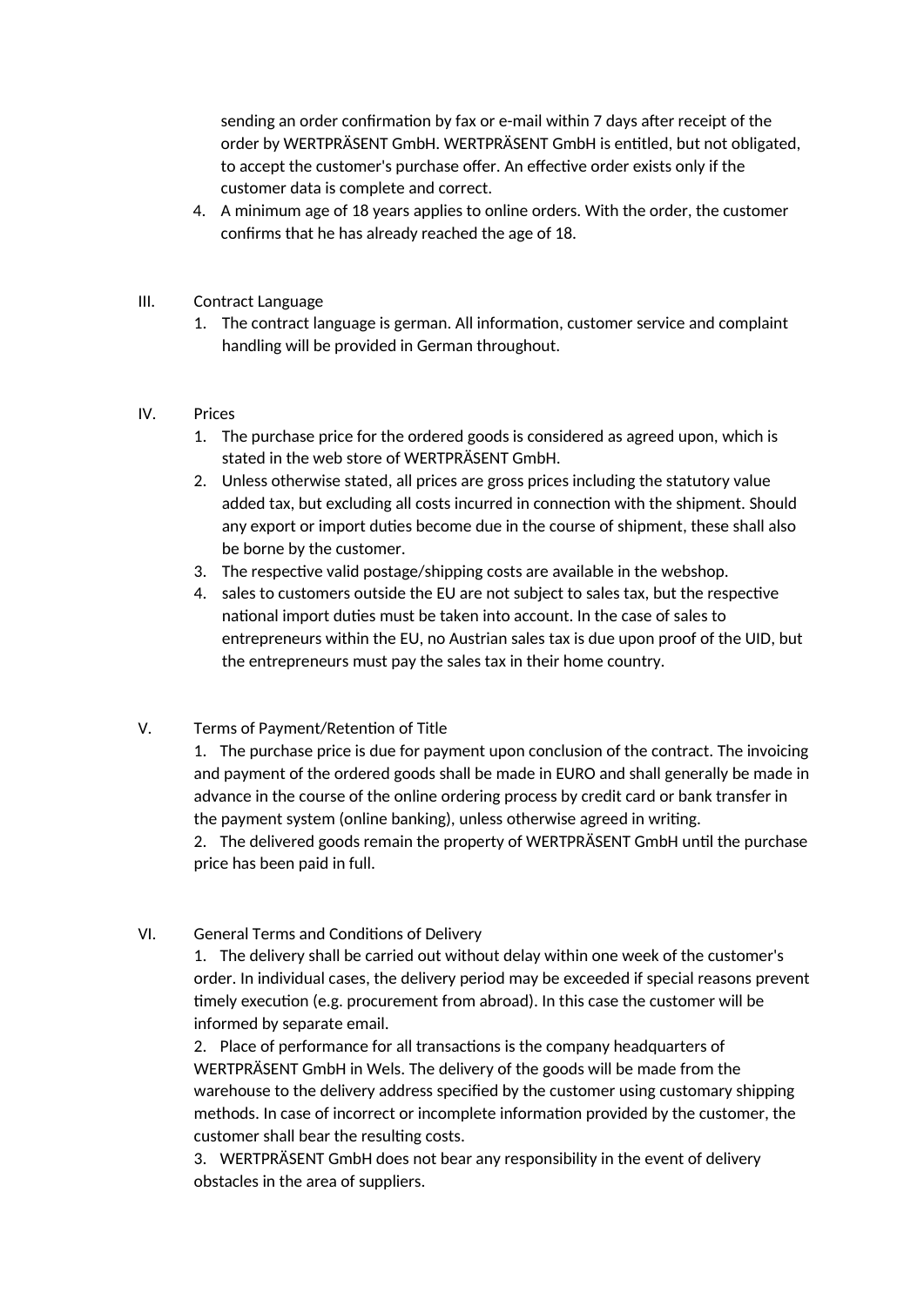4. If an order cannot be accepted due to the unavailability of the goods, or if the delivery becomes impossible due to circumstances for which WERTPRÄSENT GmbH is not responsible, the customer will be notified immediately. Payments already made will be refunded immediately, but in any case within 14 days from the date of notification of the impossibility of delivery to the bank account provided by the customer.

### VII. Right of Withdrawal for Consumers in Distance Selling Transactions

- 1. Customers who are consumers within the meaning of the Consumer Protection Act (KSchG) have the right to withdraw from the purchase contract without stating reasons if the contract was concluded using exclusively one or more means of distance communication (mail, Internet, telephone, fax). The withdrawal period is fourteen calendar days, and begins on the day on which the consumer obtains possession of the goods or, in the case of delivery of the goods in several partial shipments, on the day on which the consumer obtains possession of the last partial shipment. The withdrawal is considered timely if the customer sends his notice of withdrawal on the last day of the deadline.
- 2. In this case the consumer is obliged to inform WERTPRÄSENT GmbH about the withdrawal by means of a clear declaration (e.g. mail, fax, e-mail). The consumer can use the sample withdrawal form provided in the appendix (withdrawal form). If the goods have already been received, they must be returned immediately to WERTPRÄSENT GmbH at the following address, stating his bank details, and the costs and shipping charges actually incurred in returning the goods must be borne by the consumer:

WERTPRÄSENT GmbH Carl Auer-von-Welsbach-Straße 17 4614 Marchtrenk

- 3. If the goods have been used (impairment or damage to the goods), WERTPRÄSENT GmbH as the seller is entitled to claim compensation for a reduction in the market value of the goods if this loss in value is due to an extent of contact with the goods that is not necessary for the examination of the condition, properties and functioning of the goods. The mere acceptance of the goods and their examination to the usual extent does not constitute a reduction in value.
- 4. WERTPRÄSENT GmbH undertakes to refund the payment already made by the consumer immediately after receipt of the goods, in any case within 14 days from receipt of the declaration of withdrawal, to the bank account previously disclosed by the customer. ÖBB-Werbung GmbH is entitled to refuse the repayment until the goods are duly received or proof of the return of the goods is provided.
- 5. A right of withdrawal does not exist for goods that are manufactured according to customer specifications or clearly tailored to personal needs, for goods that are delivered sealed and are not suitable for return for reasons of health protection or hygiene, provided that their seal has been removed after delivery, for audio or video recordings (e.g. CD's, DVD's, etc.). e.g. CD's, DVD's, videocassettes) or computer software that are delivered in a sealed package, provided that their seal has been removed after delivery, as well as for newspapers, journals and magazines with the exception of subscription contracts for the delivery of such publications.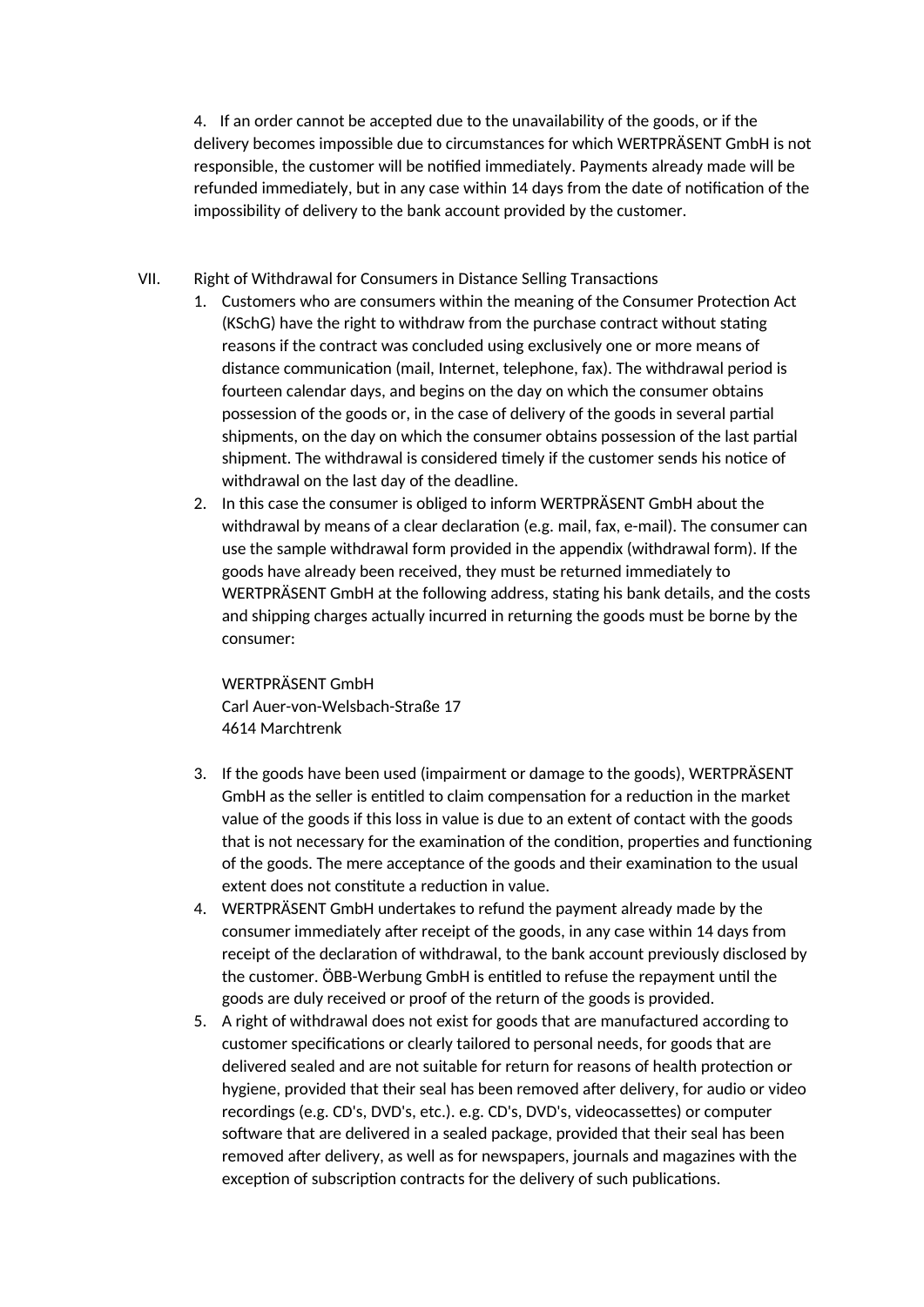## VIII. Warranty

- 1. If the delivered goods are defective, the warranty shall be provided in accordance with the statutory provisions of warranty law. The warranty period for movable goods is two years from delivery of the goods.
- 2. The customer has to claim obvious defects in writing within 14 days after receipt of the goods by presenting the invoice to WERTPRÄSENT GmbH and has to return the defective goods immediately to WERTPRÄSENT GmbH at the following address: WERTPRÄSENT GmbH Carl Auer-von-Welsbach-Straße 17 4614 Marchtrenk
- 3. WERTPRÄSENT GmbH is primarily entitled to improve or exchange the goods. Only if improvement or replacement is impossible, would involve a disproportionately high effort for the customer, or if WERTPRÄSENT GmbH does not carry out the improvement or replacement or does not do so within a reasonable period of time, the customer is entitled to demand a price reduction or cancellation (complete annulment of the contract). In the case of only minor defects as well as in the case of customary or technically unavoidable deviations in the quality, color, size, equipment or design of the goods due to the material, the right to rescission is excluded.
- 4. No warranty is given for defects or damages resulting from improper use, operation and storage, negligent or faulty care and maintenance, overuse or improper repair. 5. WERTPRÄSENT GmbH does not assume any warranty obligation beyond the legal warranty, unless a warranty declaration exceeding this is made for individual goods.
- IX. Compensation for Damages
	- 1. WERTPRÄSENT GmbH is liable for damages only in the case of intent or gross negligence; in the case of personal injury, this limitation of liability does not apply.
	- 2. Compensation for consequential damages, other indirect damages and losses or loss of profit is excluded against companies (except in the case of intent).
- X. Data protection and processing
	- 1. WERTPRÄSENT GmbH processes the personal data provided by you during the ordering process for the purpose and for the duration of the contract processing, i.e. for the order processing, for the handling of payment transactions and for the clarification of questions within the scope of your order as well as for the fulfillment of legal requirements.
	- 2. If you have given us your express consent to receive a newsletter, you will receive the requested newsletter regularly by email. You can unsubscribe from the newsletter at any time without any problems and free of charge. There is a corresponding link at the end of each newsletter.
- XI. Applicable law, place of jurisdiction
	- 1. Austrian law shall apply exclusively to the exclusion of the UN Convention on Contracts for the International Sale of Goods.
	- 2. The exclusive place of jurisdiction for all disputes in connection with and arising from the contract is the competent court in Wels. If the customer is a consumer within the meaning of the Consumer Protection Act (KSchG) and has his domicile or habitual residence in Austria or is employed in Austria, the jurisdiction of the court in whose